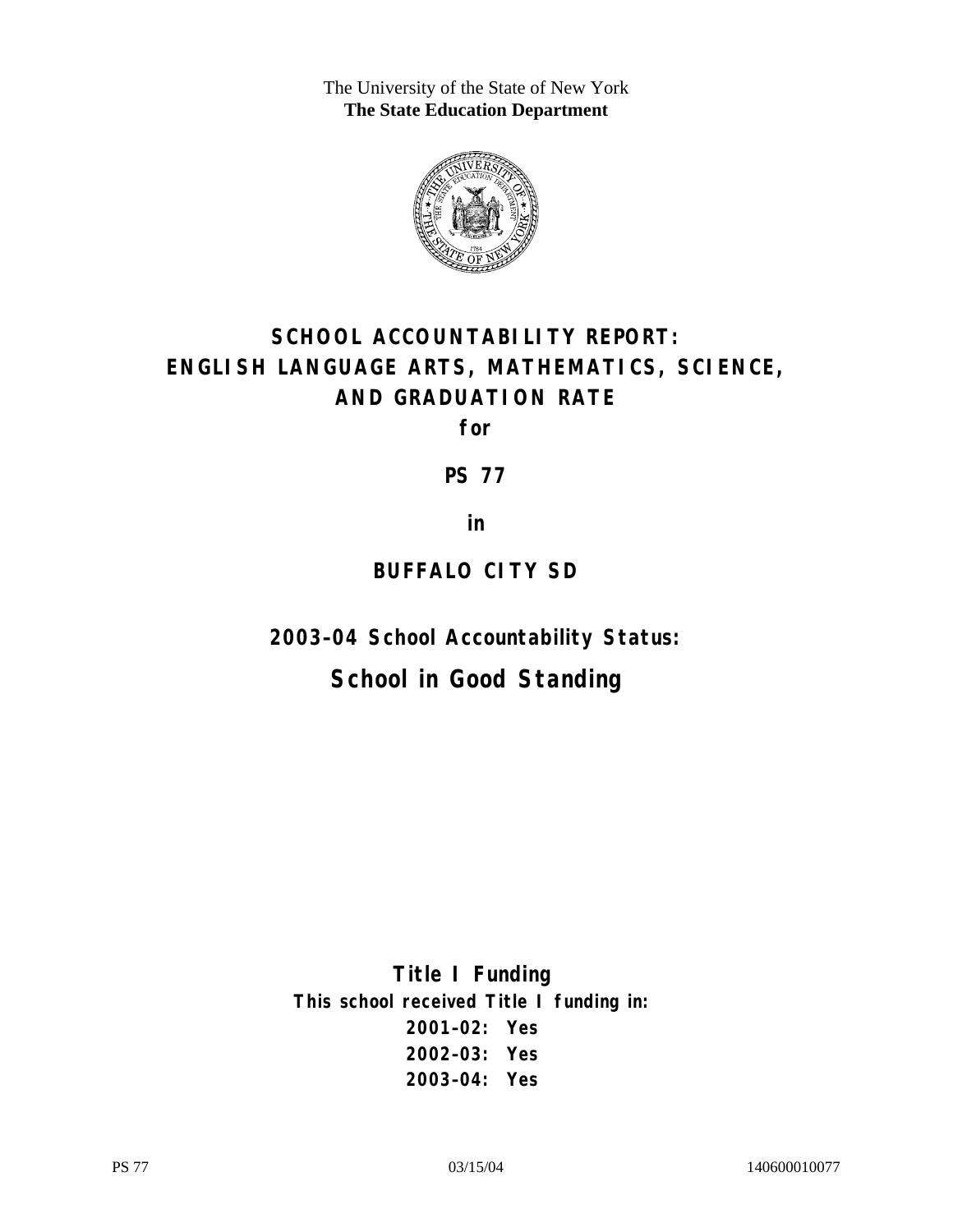#### **District/School Accountability Status Categories**

The list below defines the district or school status categories under New York State's district and school accountability system, which is divided into a Federal Title I component and a State component. A district or school that does not receive Title I funding in a school year does not have a federal status in that year. Schools receiving Title I funds that are not in good standing must provide school choice for their students; those in need of improvement year 2 and beyond must also provide Supplemental Education Services to eligible students. Other consequences for districts and schools not in good standing can be found at: www.emsc.nysed.gov/deputy/nclb/accountability/siinfo.htm. To be removed from any improvement status, a district or school must make Adequate Yearly Progress (AYP) for two consecutive years, or in the case of a School Under Registration Review, achieve the performance targets established for the school by the Commissioner.

**District/School in Good Standing:** A district or school is considered to be in good standing if it has not been identified as a District or School in Need of Improvement, Requiring Corrective Action, Planning for Restructuring, or Requiring Academic Progress, or as a School Under Registration Review.

**District/School Requiring Academic Progress:** Under the State component of New York's accountability system, a district or school that did not make AYP in the same grade and subject for two consecutive years is considered a School Requiring Academic Progress (Year 1) the following year. In each succeeding year that the school fails to make AYP, the year designation is incremented by one.

**District/School in Need of Improvement (Year 1):** A district or school that has not made AYP for two consecutive years in the same grade or subject while receiving Title I funds is considered a District/School in Need of Improvement (Year 1) the following year.

**District/School in Need of Improvement (Year 2):** A District or School in Need of Improvement (Year 1) that does not make AYP in the grade or subject for which it was identified while receiving Title I funds is considered a District or School in Need of Improvement (Year 2) the following year.

**District/School Requiring Corrective Action:** A District or School in Need of Improvement (Year 2) that does not make AYP in the grade or subject for which it was identified while receiving Title I funds is considered a District or School Requiring Corrective Action the following year.

**District/School Planning for Restructuring:** A District or School Requiring Corrective Action that does not make AYP in the grade or subject for which it was identified while receiving Title I funds is considered a District or School Planning for Restructuring the following year.

**School Under Registration Review (SURR):** Schools that are farthest from the State standard and have been determined by the Commissioner to be most in need of improvement are Schools Under Registration Review. These schools must achieve performance targets specified by the Commissioner of Education in their area(s) of identification within a prescribed timeframe or risk having their registration revoked by the Board of Regents.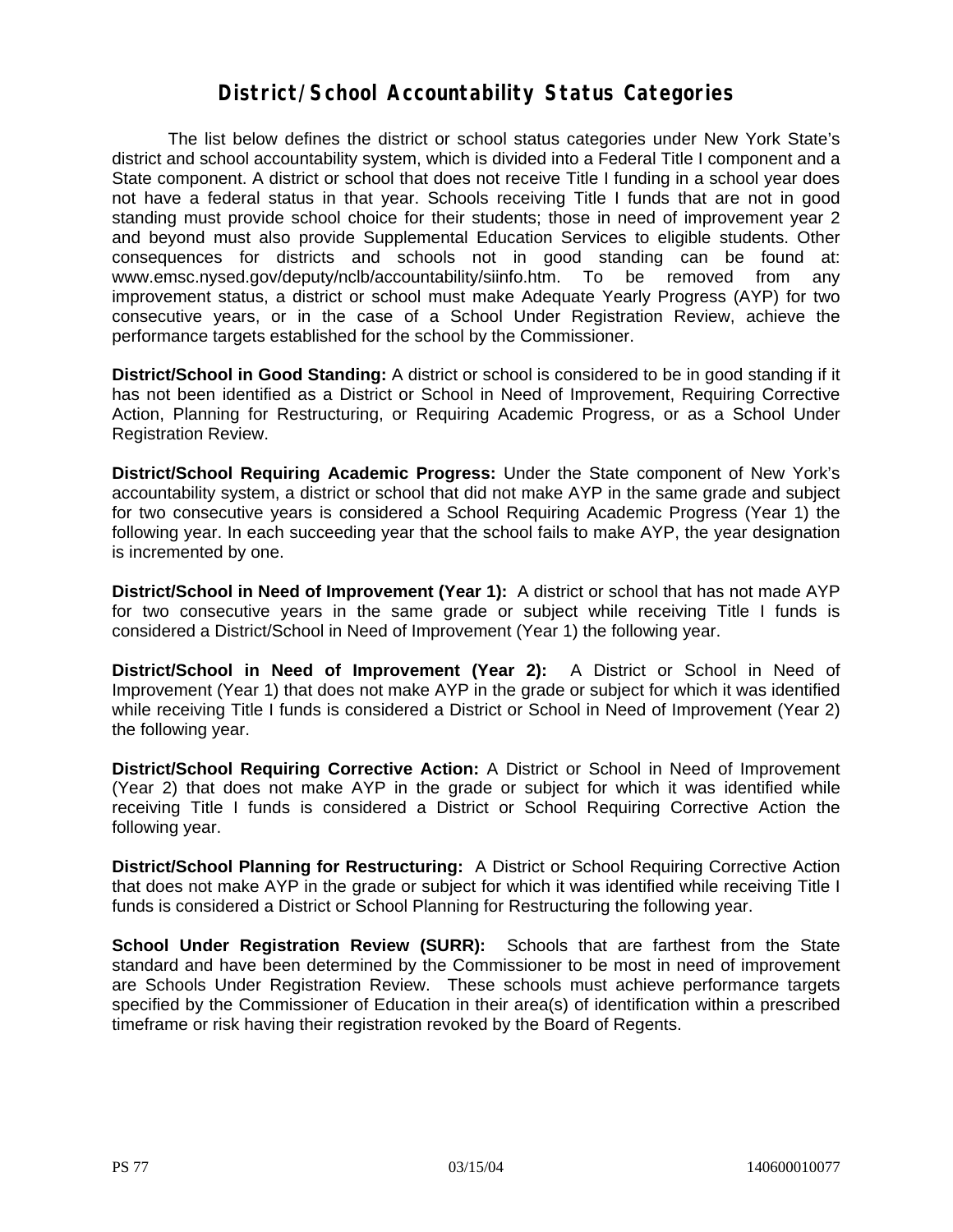### **Elementary-Level English Language Arts**

Definitions of terms, such as Performance Index and Effective Annual Measurable Objective (AMO), are in the glossary, which is the last page of this report.

**For a school to make Adequate Yearly Progress (AYP) in 2002–03, every accountability group must make AYP.** 

**For an accountability group to make AYP in 2002–03, it must** 

- 1. meet the 95 percent participation requirement (*2002–03 Participation*), *and*
- 2. *either* meet its Effective AMO *or* make safe harbor (*2002–03 Performance* and *Standards*).

To meet the participation requirement, 95 percent of the grade 4 enrollment in each accountability group with 40 or more students must

be tested. To meet the Effective AMO, the Performance Index for each group with 30 or more continuously enrolled students must equal or exceed the Effective AMO. To make safe harbor, the Performance Index of each of these groups must equal or exceed its ELA safe harbor target *and* the group must meet the elementary-level science qualification for safe harbor. (See the elementary-level science page of this report for further information on meeting the science qualification for safe harbor.)

*ELA Safe Harbor Targets:* The elementary-level 2002–03 ELA Safe Harbor Target is calculated by using the following equation: 2001–02 PI + (200 – the 2001–02 PI) <sup>×</sup> 0.10. The 2003–04 ELA Safe Harbor Target is calculated by using the following equation: 2002–03 PI + (200 – the 2002–03 PI)  $\times$  0.10. The 2003–04 target is provided for groups whose PI was below the Effective AMO in 2002–03.

| <b>Accountability Group</b>       | 2002-03 Participation |                                    | 2002-03 Performance*                                    |                      | 2002-03 Standards |                                     |                                                           |                                                              | 2003-04                                           |
|-----------------------------------|-----------------------|------------------------------------|---------------------------------------------------------|----------------------|-------------------|-------------------------------------|-----------------------------------------------------------|--------------------------------------------------------------|---------------------------------------------------|
|                                   | Grade 4<br>Enrollment | Percent of<br>Enrollment<br>Tested | Count of<br>Continuously<br>Enrolled<br><b>Students</b> | Performance<br>Index | Effective<br>AMO  | <b>ELA Safe</b><br>Harbor<br>Target | Met the<br>Science<br>Qualification<br>for Safe<br>Harbor | <b>Made</b><br><b>AYP</b> in<br><b>ELA</b> in<br>$2002 - 03$ | <b>ELA Safe</b><br><b>Harbor</b><br><b>Target</b> |
| All Students                      | 82                    | 99%                                | 75                                                      | 148                  | 112               |                                     |                                                           | <b>Yes</b>                                                   |                                                   |
| <b>Students with Disabilities</b> | 16                    |                                    | 16                                                      |                      |                   |                                     |                                                           |                                                              |                                                   |
| American Indian/Alaskan Native    | $\overline{2}$        |                                    | $\overline{2}$                                          |                      |                   |                                     |                                                           |                                                              |                                                   |
| Black                             | 20                    |                                    | 19                                                      |                      |                   |                                     |                                                           |                                                              |                                                   |
| Hispanic                          | 50                    | 98%                                | 45                                                      | 149                  | 109               |                                     |                                                           | <b>Yes</b>                                                   |                                                   |
| Asian or Pacific Islander         | 3                     |                                    | 3                                                       |                      |                   |                                     |                                                           |                                                              |                                                   |
| White                             | 7                     |                                    | 6                                                       |                      |                   |                                     |                                                           |                                                              |                                                   |
| Limited English Proficient        | 27                    |                                    | 24                                                      |                      |                   |                                     |                                                           |                                                              |                                                   |
| Economically Disadvantaged        | 74                    | 100%                               | 73                                                      | 147                  | 112               |                                     |                                                           | <b>Yes</b>                                                   |                                                   |
| Final AYP Determination           |                       |                                    |                                                         |                      |                   |                                     |                                                           | <b>Yes</b>                                                   |                                                   |

\*For schools with fewer than 30 continuously enrolled tested students in 2002–03, data for 2001–02 and 2002–03 were combined to determine counts and PIs.

\*\*Groups with a "\*\*" are not required to meet the science qualification for safe harbor to make safe harbor in English and mathematics because fewer than 30 students in the group were administered the science test.

**State accountability status in elementary-level English language arts: School in Good Standing** 

Title I accountability status in elementary-level English language arts: School in Good Standing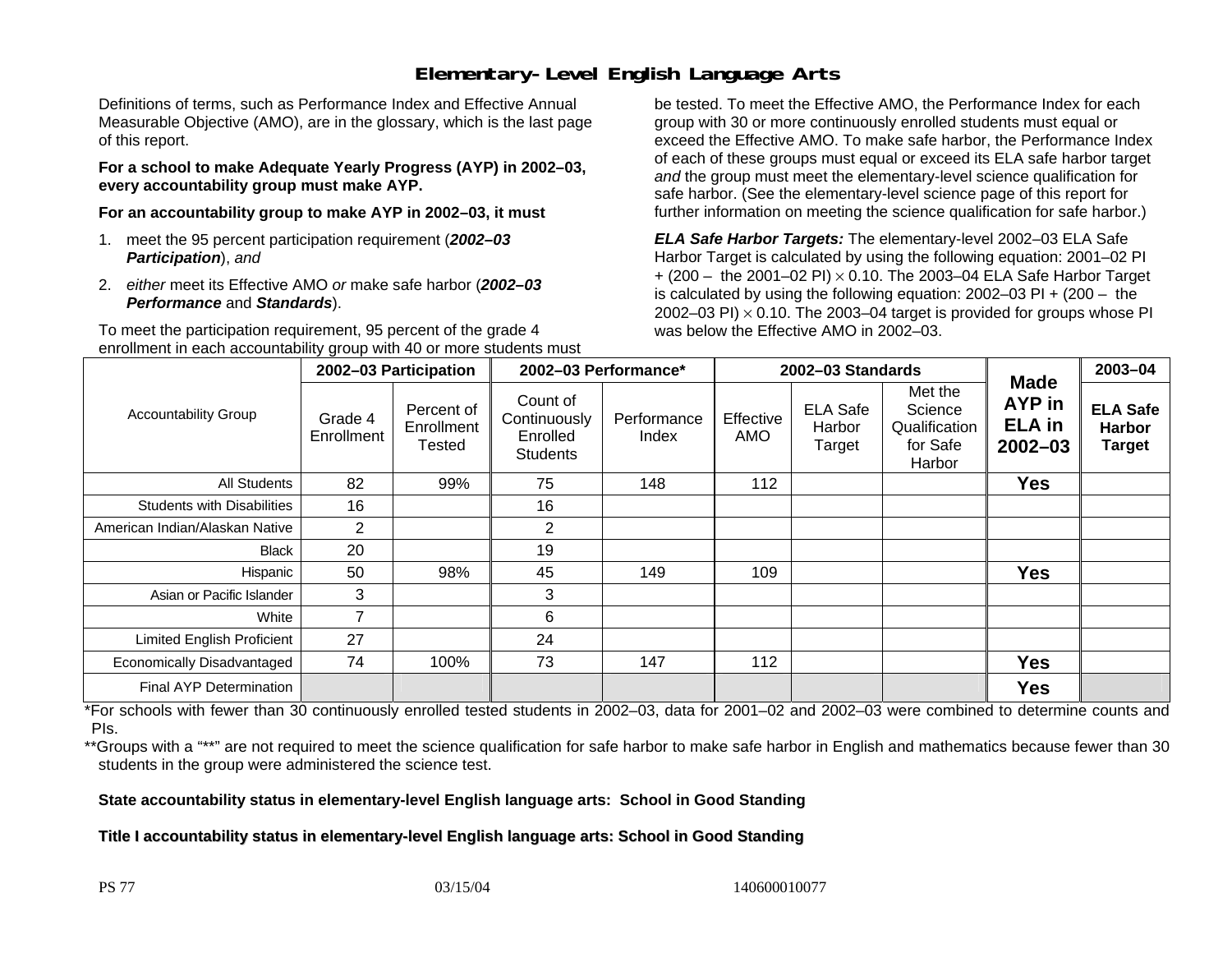## **Elementary-Level Mathematics**

Definitions of terms, such as Performance Index and Effective Annual Measurable Objective (AMO), are in the glossary, which is the last page of this report.

**For a school to make Adequate Yearly Progress (AYP) in 2002–03, every accountability group must make AYP.** 

**For an accountability group to make AYP in 2002–03, it must** 

- 1. meet the 95 percent participation requirement (*2002–03 Participation*), *and*
- 2. *either* meet its Effective AMO *or* make safe harbor (*2002–03 Performance* and *Standards*).

To meet the participation requirement, 95 percent of the grade 4 enrollment in each accountability group with 40 or more students must

be tested. To meet the Effective AMO, the Performance Index for each group with 30 or more continuously enrolled students must equal or exceed the Effective AMO. To make safe harbor, the Performance Index of each of these groups must equal or exceed its math safe harbor target *and* the group must meet the elementary-level science qualification for safe harbor. (See the elementary-level science page of this report for further information on meeting the science qualification for safe harbor.)

*Math Safe Harbor Targets:* The elementary-level 2002–03 Math Safe Harbor Target is calculated by using the following equation: 2001–02 PI + (200 – the 2001–02 PI) × 0.10. The 2003–04 Math Safe Harbor Target is calculated by using the following equation: 2002–03 PI + (200  $-$  the 2002–03 PI)  $\times$  0.10. The 2003–04 target is provided for groups whose PI was below the Effective AMO in 2002–03.

| <b>Accountability Group</b>       | 2002-03 Participation |                                    | 2002-03 Performance*                                    |                      | 2002-03 Standards       |                               |                                                           |                                                        | 2003-04                                            |
|-----------------------------------|-----------------------|------------------------------------|---------------------------------------------------------|----------------------|-------------------------|-------------------------------|-----------------------------------------------------------|--------------------------------------------------------|----------------------------------------------------|
|                                   | Grade 4<br>Enrollment | Percent of<br>Enrollment<br>Tested | Count of<br>Continuously<br>Enrolled<br><b>Students</b> | Performance<br>Index | Effective<br><b>AMO</b> | Math Safe<br>Harbor<br>Target | Met the<br>Science<br>Qualification<br>for Safe<br>Harbor | <b>Made</b><br>AYP in<br><b>Math in</b><br>$2002 - 03$ | <b>Math Safe</b><br><b>Harbor</b><br><b>Target</b> |
| All Students                      | 81                    | 99%                                | 75                                                      | 152                  | 125                     |                               |                                                           | <b>Yes</b>                                             |                                                    |
| <b>Students with Disabilities</b> | 16                    |                                    | 16                                                      |                      |                         |                               |                                                           |                                                        |                                                    |
| American Indian/Alaskan Native    | 2                     |                                    | $\overline{2}$                                          |                      |                         |                               |                                                           |                                                        |                                                    |
| <b>Black</b>                      | 21                    |                                    | 18                                                      |                      |                         |                               |                                                           |                                                        |                                                    |
| Hispanic                          | 49                    | 100%                               | 46                                                      | 137                  | 122                     |                               |                                                           | <b>Yes</b>                                             |                                                    |
| Asian or Pacific Islander         | 3                     |                                    | 3                                                       |                      |                         |                               |                                                           |                                                        |                                                    |
| White                             | 6                     |                                    | 6                                                       |                      |                         |                               |                                                           |                                                        |                                                    |
| <b>Limited English Proficient</b> | 27                    |                                    | 24                                                      |                      |                         |                               |                                                           |                                                        |                                                    |
| Economically Disadvantaged        | 76                    | 99%                                | 73                                                      | 152                  | 125                     |                               |                                                           | <b>Yes</b>                                             |                                                    |
| <b>Final AYP Determination</b>    |                       |                                    |                                                         |                      |                         |                               |                                                           | <b>Yes</b>                                             |                                                    |

\*For schools with fewer than 30 continuously enrolled tested students in 2002–03, data for 2001–02 and 2002–03 were combined to determine counts and PIs. \*\*Groups with a "\*\*" are not required to meet the science qualification for safe harbor to make safe harbor in English and mathematics because fewer than 30 students in the group were administered the science test.

**State accountability status in elementary-level mathematics: School in Good Standing** 

Title I accountability status in elementary-level mathematics: School in Good Standing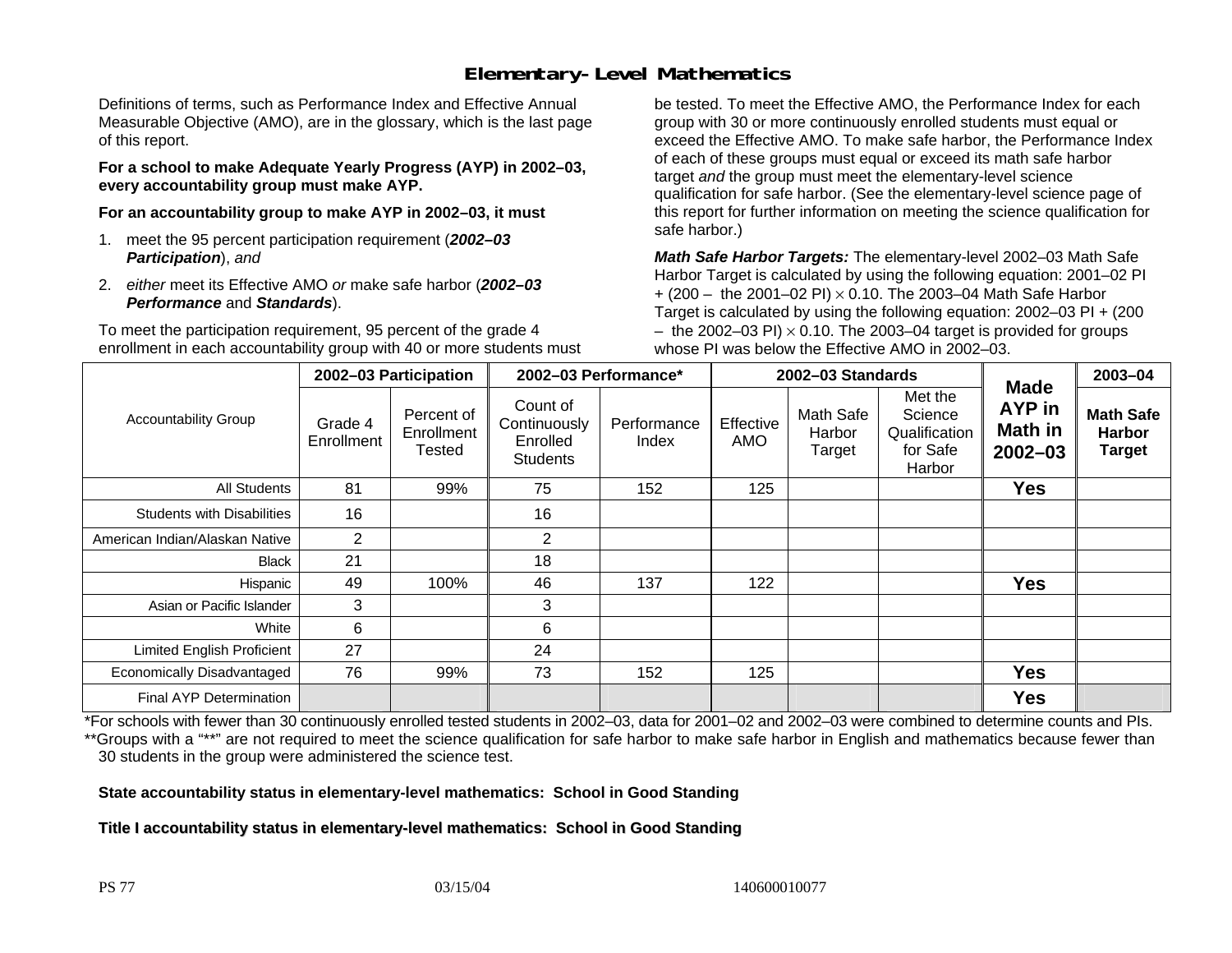#### **Elementary-Level Science**

Definitions of terms, such as Progress Target and Adequate Yearly Progress (AYP), are in the glossary, which is the last page of this report.

*Made AYP in Science in 2002–03:* For a school to make AYP in science, the Percent At or Above SDL for the "All Students" group must equal or exceed the State Science Standard or the Science Progress Target.

**State Designated Level (SDL):** The score that students taking the elementary-level science test must equal or exceed on the written portion of the test to meet the State Science Standard.

*Qualification for Safe Harbor in Elementary-Level ELA and Math:* For an accountability group to be considered Qualified for Safe Harbor in Elementary-Level ELA and Math, the Percent At or Above SDL must equal or exceed the State Science Standard or the Science Progress Target in elementary-level science for that group. Groups with fewer than 30 students tested in elementary-level science are not subject to this qualification criterion.

*Science Progress Targets:* The elementary-level 2002–03 Science Progress Target is calculated by adding one point to the 2001–02 Percent At or Above SDL. The 2003–04 Science Progress Target is calculated by multiplying the 2002–03 Percent At or Above SDL by two and then adding one point. The 2003–04 target is provided for groups whose Percent At or Above SDL was below the State Science Standard in 2002–03.

|                                   |                                                         | 2002-03 Performance*       | 2002-03 Standards            |                               |                                             | $2002 - 03$                                                             | $2003 - 04$                   |
|-----------------------------------|---------------------------------------------------------|----------------------------|------------------------------|-------------------------------|---------------------------------------------|-------------------------------------------------------------------------|-------------------------------|
| <b>Accountability Group</b>       | Count of<br>Continuously<br>Enrolled<br><b>Students</b> | Percent At or<br>Above SDL | State<br>Science<br>Standard | Science<br>Progress<br>Target | <b>Made AYP</b><br>in Science<br>in 2002-03 | Qualified for<br>Safe Harbor in<br>Elementary-<br>Level ELA and<br>Math | Science<br>Progress<br>Target |
| All Students                      | 75                                                      | 49                         | 40                           |                               | <b>Yes</b>                                  | Yes                                                                     |                               |
| <b>Students with Disabilities</b> | 16                                                      |                            |                              |                               |                                             |                                                                         |                               |
| American Indian/Alaskan Native    | $\overline{2}$                                          |                            |                              |                               |                                             |                                                                         |                               |
| <b>Black</b>                      | 18                                                      |                            |                              |                               |                                             |                                                                         |                               |
| Hispanic                          | 46                                                      | 39                         | 40                           | 34                            |                                             | Yes                                                                     | 79                            |
| Asian or Pacific Islander         | 3                                                       |                            |                              |                               |                                             |                                                                         |                               |
| White                             | 6                                                       |                            |                              |                               |                                             |                                                                         |                               |
| Limited English Proficient        | 24                                                      |                            |                              |                               |                                             |                                                                         |                               |
| Economically Disadvantaged        | 73                                                      | 49                         | 40                           |                               |                                             | Yes                                                                     |                               |
| <b>Final AYP Determination</b>    |                                                         |                            |                              |                               | <b>Yes</b>                                  |                                                                         |                               |

\*For schools with fewer than 30 continuously enrolled students in 2002–03, data for 2001–02 and 2002–03 were combined to determine counts and percents at or above SDL.

#### **State accountability status in elementary-level science: School in Good Standing**

#### Title I accountability status in elementary-level science: School in Good Standing